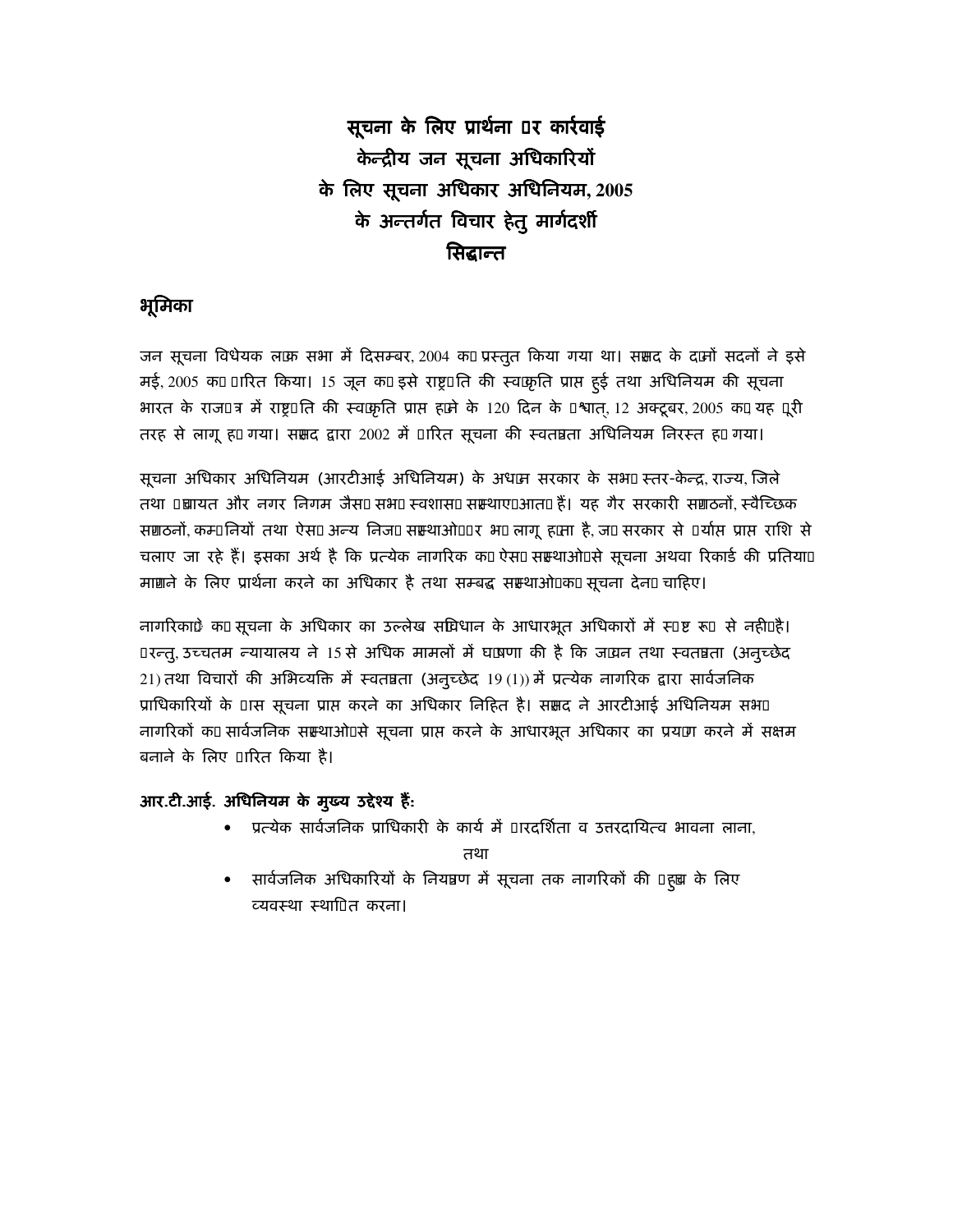# सूचना की रिभाषा

- सूचना से तात र्य रिकार्ड, दस्तावेज, म2म', ई-मेल, मत, रामर्श, प्रेस विज्ञप्तिया, रि त्र, आदेश, लाॅग ्स्तिका ठेकों, प्रतिवेदन, कागजात, सेम्ल, माॅडल, किस2 भ2 इलेक्ट्राॅनिक स्वरू में सचित डाटा सहित सभ2 सामग्रियों से है।
- किस2 निज2 सस्था से सम्बद्ध ऐस2 क'ई सूचना जिसे सार्वजनिक प्राधिकारी द्वारा उस समय लागू किस2 अन्य कानून के अध2न प्राप्त की जा सकत2 है।

# रिकार्ड की रिभाषा

- क'ई भ2 दस्तावेज, एड्लििया फाइल;
- क'ई माइक्र' फिल्म, माइक्र'फिल्म या दस्तावेज की प्रतिकृति:
- माइक्र' फिल्म से ल2 गई क'ई तस्व2 अथवा तस्व2ैं (चाहे वे बड़ी की गई हों अथवा नही); और
- क'ई अन्य सामग्र2 ज' किस2 कम्प्यूटर अथवा ऐसे ही यत्र से तैयार की गई ह'।

'फाइल' की रिभाषा में फाइल की न'टिग़ भ2 शामिल है। स2आईस2 ने कई मामलों में निर्णय दिया है कि फाइलों में की गई टिप् णिया. आरटीआई अधिनियम के अध2्न 'सूचना' की रिभाषा के अन्तर्गत ही एक प्रकार की सूचना है। जब तक अधिनियम की धारा 8(1)में बताई गई छूट लागू न ह',माग़े जाने र फाइल में की गई टिप् णिया. भ2 बताई जान2 चाहिए।

# सूचना के अधिकार की रिभाषा:

इस अधिनियम के अध2्न किस2सावर्जनिक प्राधिकारी के नियत्रण में प्राप्य सूचना में निम्न का अधिकार भ2 शामिल है:

- कार्य, दस्तावेजों, रिकार्ड की जाच़;
- दस्तावेजों या रिकार्ड से सूचना, अश या प्रमाणित प्रतिलिि प्राप्त करना;
- सामान का प्रमाणित सेम ल लेना:
- डिस्क, फ्लाॅ 2 टे , व2डिय' कैसेट या किस2 भ2 अन्य इलेक्ट्राॅनिक स्वरू अथवा कम्प्यूटर या किस2 और यत्र में रख2 गई सूचना का प्रिन्ट आउट प्राप्त करना।

आरटीआई अधिनियम के मार्गदर्शी सिद्धान्तों में से एक है-सूचना, जिसे ससद या राज्य विधान मडल के समक्ष प्रस्तुत करने से इन्कार नही. किया जा सकता, उससे किस2 अन्य व्यक्ति क' भ2 वचित नही. रखा जा सकता है।

# सूचना प्राप्त करने के लिए 3-स्तरीय व्यवस्था

व्यवस्था के प्रथम स्तर ) र प्रत्येक सार्वजनिक सस्था में प्रार्थना स्व2्कार करने के लिए (इसे सूचना प्रार्थना भ2 कहा जाता है) जन सूचना अधिकारियों का नामाक़न।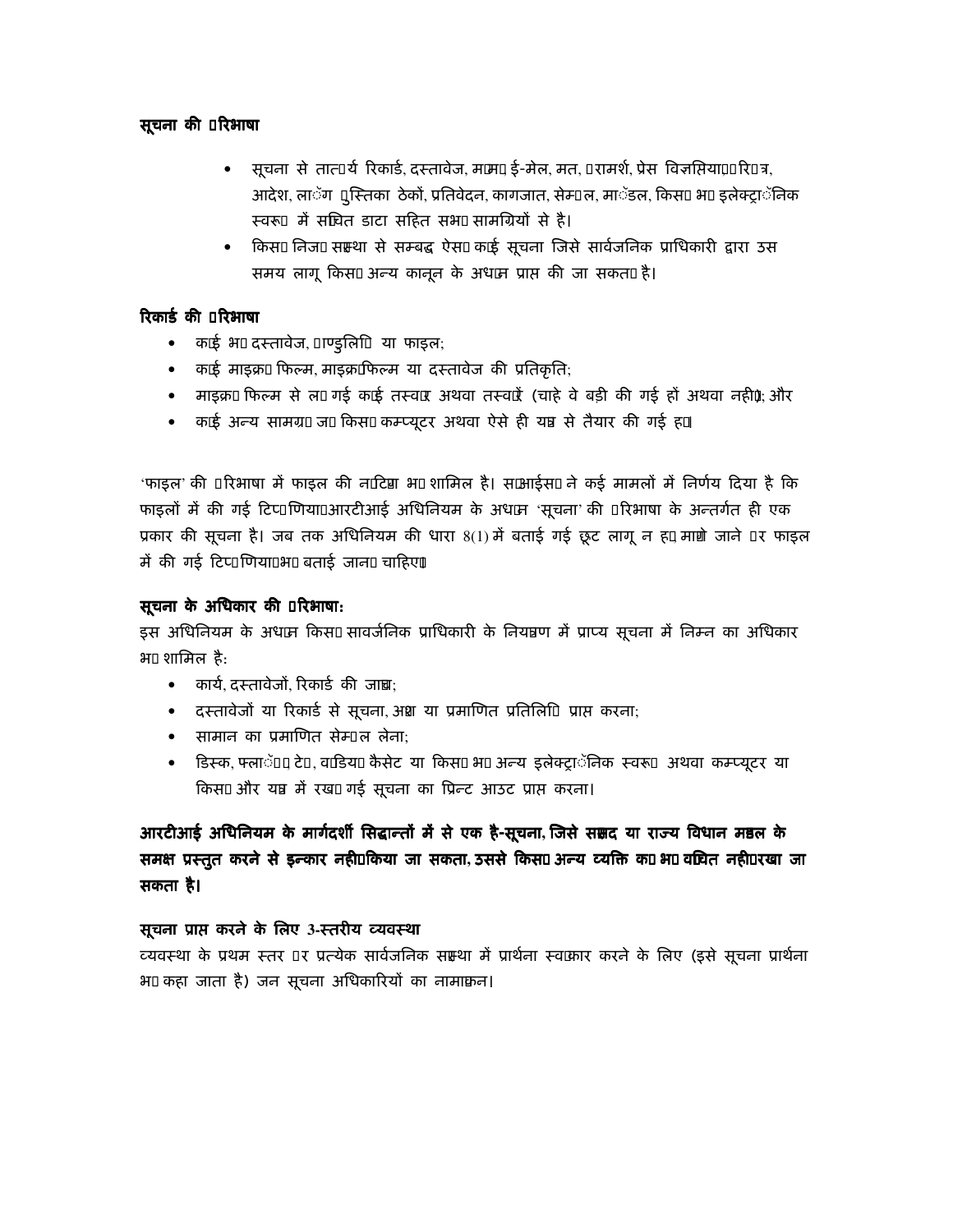**द्वित2्य स्तर** र प्रत्येक सार्वजनिक सस्था ने ऐस2अ 2्लों की जाच्र करने के लिए वरिष्ठ अधिकारियों का नामाक़न, ज' उन मामलों र विचार करेंगे जिनमें सूचना की प्रार्थना अस्वक्षत की गई ह'। यदि नागरिक अेक्षित सूचना नही. प्राप्त करते हैं या वे प्राप्त सूचना से सतुष्ट नही. हैं, उस स्थिति में उन्हें इस कानून के अध2न सस्था में नामजद प्रथम अधिकारी (ए.ए.) के ास अ 2न करने का अधिकार है।

**तृत2्य स्तर** र एक स्वतंत्र केन्द्रीय सूचना आय'ग (स2आई.स2) स्था^त किया गया है। यह आय'ग उन मामलों र विचार करता है जिनमें नागरिक ए.ए. के निर्णय से सतुष्ट नही. है। आय'ग के ास इस अधिनियम के अध2्न जन प्राधिकारियों द्वारा अन् ।लन र नजर रखने का अधिकार व उत्तरदायित्व भ2 है। यह आय'ग ससद के समक्ष अ ना वार्षिक प्रतिवदेन प्रस्तुत करता है।

#### न्यायालयों की भूमिका

आर.टी.आई. अधिनियम के अनुसार केन्द्रीय सूचना आय'ग (स2आईस2) का निर्णय सभ2 क्षों र बाध्य है। रन्तु, स्मरण रहे कि यह कानून नागरिकों के आधारभूत अधिकारों से सम्बद्ध है। सविधान के अनुसार उच्च न्यायालय (अनुच्छेद 224)और उच्चतम न्यायालय (अनुच्छेद 32)के ास नागरिकों के आधारभूत अधिकारों सम्बन्ध2 मामलों र विचार करने का अधिकार है। अतः तकन2की तौर र नागरिक के ास स2आईस2 के निर्णय से सतुष्ट न ह'ने र उच्च न्यायालय या उच्चतम न्यायालय में याचिका दाखिल करने का अधिकार है।

## केन्द्रीय जन सूचना अधिकारी की भूमिका

आरटीआई अधिनियम के अध2्न नागरिकों से सूचना के लिए प्राप्त प्रार्थनाओ. र विचार करने के लिए कार्यालयों व सस्था की प्रशासकीय यूनिटों में केन्द्रीय जन सूचना अधिकारी (स2 आईओ) नामजद किए जाने चाहिए। ये अधिकारी सूचना माग़2 जाने ं र 30 दिन के भ2्तर देने के लिए उत्तरदाय2 होंगे। इस कानून के अन्तर्गत नागरिक द्वारा सम् के के लिए मुख्य बिन्द् स2 2्आईओ ह'गा। राज्य सरकारों के नियत्रण में सार्वजनिक सस्थाओ. में इन्हें राज्य जन सूचना अधिकारी (एस 2आईओ) कहा जाता है।

# कृ या याद रखें -

- स2 2आईओ के तौर रह' सकता है कि आ के ास अ ने कार्यालय में सभ2 रिकार्ड न हों। यदि आ आवश्यक समझें त' किस2अन्य अधिकारी (वरिष्ठ या अध2नस्थ) से इस अधिनियम के अन्तर्गत अ ने कार्य के निर्वाह में सहायता ले सकते हैं।
- आ जिस अधिकारी की सहायता की माग करते हैं. उसका कर्तव्य है कि वह सहायता  $\circ$ ठ लब्ध कराए। यदि वह अधिकारी सहायता करने से इन्कार करता है तथा इसके रिणामस्वरू आ सूचना प्रदान करने में असमर्थ ह'ते हैं त' उस अधिकारी क' दण्ड दिया जा सकता है तथा उसके विरुद्ध प्रशासकीय कार्रवाई की जा सकत2 है।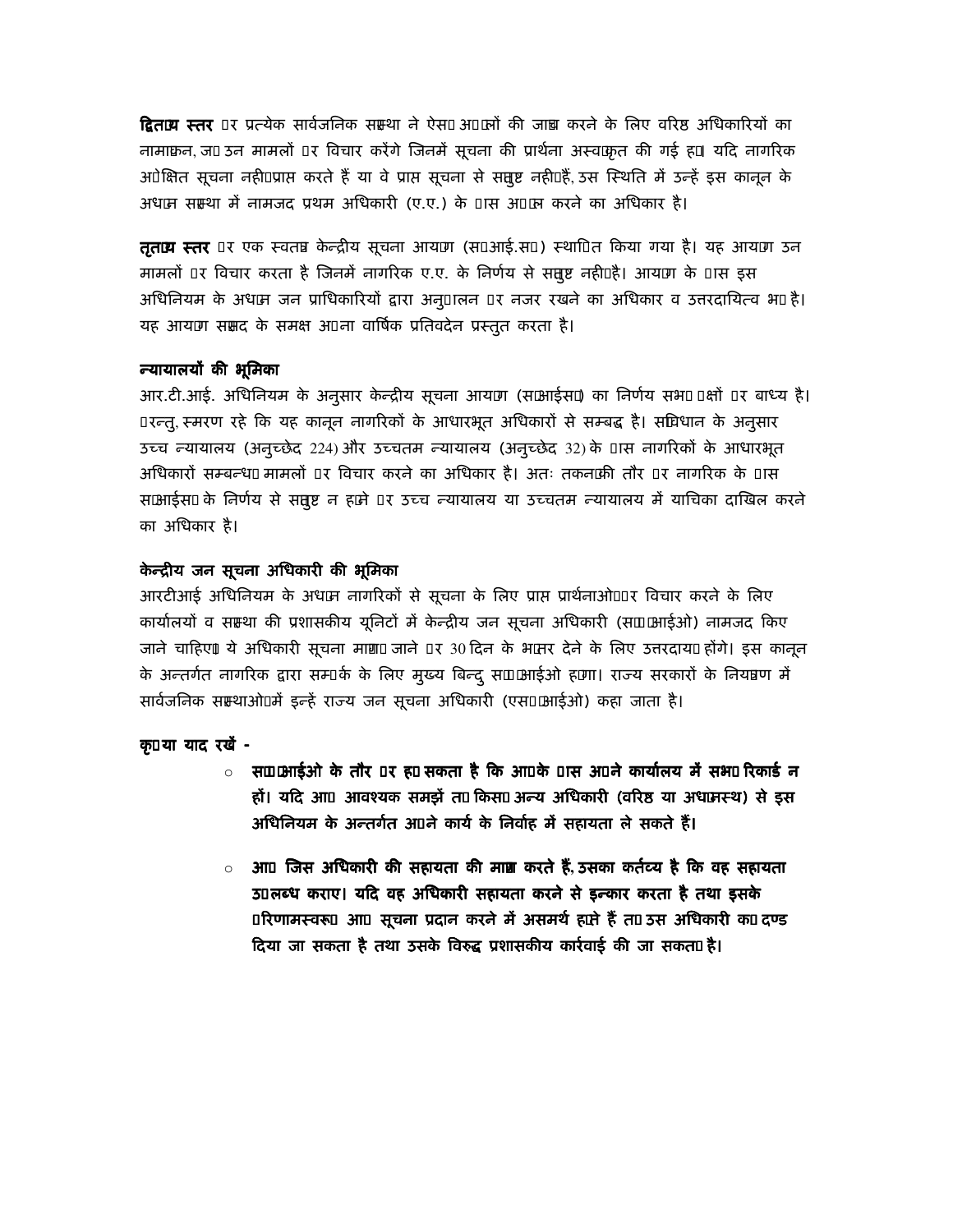#### केन्द्रीय सहायक जन सूचना अधिकारी

आरटीआई अधिनियम के अनुसार राज्य सरकार उ -डिविजनल या उ -जिला स्तर र केन्द्रीय सहायक जन सूचना अधिकारी नामजद करेंग2

### कृया याद रखें -

<u>ं</u> केन्द्रीय सहायक जन सूचना अधिकारी स2 आईओ का सहायक नही. है।

राज्य सरकारों के नियत्रण वाले सार्वजनिक सस्थाओ. में इन्हें राज्य सहायक जन सूचना अधिकारी (एसए आईओ) कहा जाता है।

कानून के अध2न स2र 2आईओ डाकघर के रूज ें कार्य करेगा। प्रत्येक स2र 2आईओ का कर्तव्य व उत्तरदायित्व है कि वह जनता से सूचना सब्रध2 प्रार्थना प्राप्त करे तथा उन्हें उन सम्बद्ध सार्वजनिक सम्ञ्थाओ. क' भेजे जिनके ास प्रार्थी द्वारा माग़2गई सूचना ह' सकत2 है।

#### कृ या याद रखें -

- प्रार्थी क' सूचना देने का उत्तरदायित्व केन्द्रीय जन सूचना अधिकारी का है। (स27 2आईओ प्रार्थी क' सूचना देने के लिए उत्तरदाय2 नहीं. है।)

# केन्द्रीय जन सूचना अधिकारी के कर्तव्य व उत्तरदायित्व

# सूचना की माग़ करने वाले नागरिकों से सूचना के लिए प्रार्थना प्राप्त करना

#### कृ या याद रखें -

- नागरिक प्रार्थना व्यक्तिगत रू से या डाक/क'रियर या इलेक्ट्राॅनिक माध्यम (जैसे ई-मेल इत्यादि) से अंग्रेज2 या हिन्दी या आ के क्षेत्र की सरकारी भाषा में कर सकते हैं।
- भारत सरकार ने आर.टी.आई. अधिनियम के अध2ा सूचना के लिए प्रार्थना दायर करने के वास्त क'ई प्रारू निर्धारित नहीं. किया है। यदि आ के जन प्राधिकारियों ने आर.टी.आई. अधिनियम के अध2न प्रय'ग के लिए क'ई प्रार्थना त्र प्रारू छा ा है त' भ2 आ नागरिकों से सादा कागज र प्रार्थना प्राप्त करने से इन्कार नही. कर सकते। केन्द्रीय सूचना आय'ग ने कई मामलों में स ष्ट किया है कि जन प्राधिकारी नागरिकों र ूर्व छे प्रारू में प्रार्थना दाखिल करने र दबाव नही. डाल सकते और न ही क'ई प्रार्थना इस आधार र अस्व कृत की जान2 चाहिए कि वह छे हुए प्रारू में दाखिल नही की गई है।
- नागरिकों द्वारा सूचना ाने का कारण देना जरूरी नही. है। कृ या प्रार्थी से यह न ूछें कि वह सूचना क्यों ाना चाहता है।
- बिना किस2 उचित कारण नागरिक से प्रार्थना स्व2्कार न करना कानून के अन्तर्गत अ राध है। इसके लिए केन्द्रीय सूचना आय'ग प्रार्थना स्व2्कार न करने र अधिकतम 25,000/- रु. तक,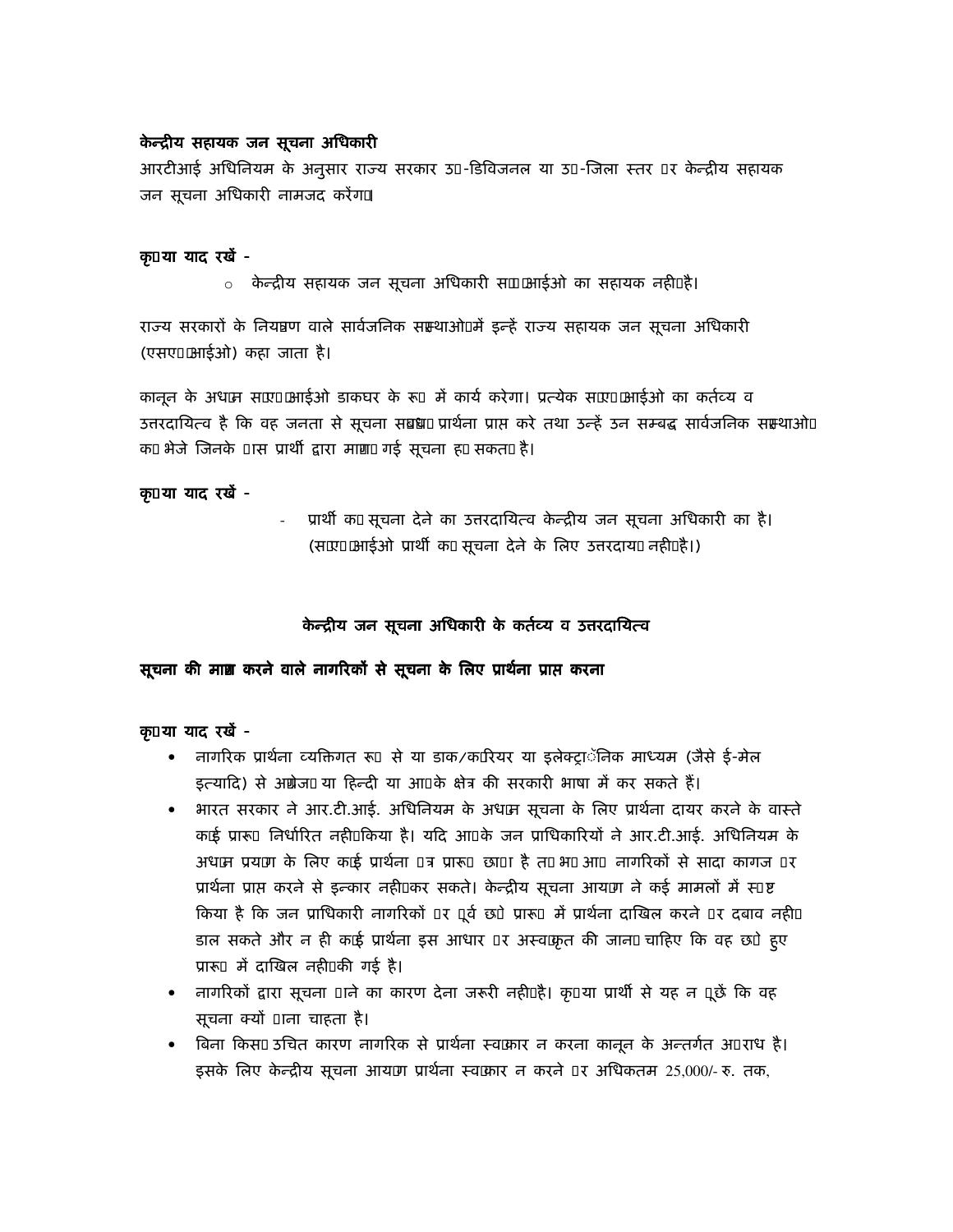प्रतिदिन 250/- रु. का जुर्माना लगा सकता है और प्रशासनिक कार्रवाई की सिफारिश भ2कर सकता है।

# स््र आईओ की मार्फत नागरिकों से प्राप्त प्रार्थना र कार्रवाई

#### कृया याद रखें -

- ) नागरिकों क' स2र 2आईओ क' सूचना के लिए प्रार्थना भेजने का अधिकार है। स2र 2आईओ ये आवेदन सूचना) र नियत्रण रखने वाल2 जन संस्था के 2आईओ क' भेजने के लिए बाध्य है।
- डाक विभाग ने देश के सभ2डाक सर्किलों में केन्द्रीय सरकार के नियत्रण वाल2जन सम्ञ्थाओ.के लिए नागरिकों से प्रार्थनाएँ स्व2कार करने के लिए स2ए 2आईओ नियुक्त किए हैं। उन्हें प्रार्थना फीस स्व2कार करने और 5 दिन के भ2तर सम्बद्ध स2 2आईओ क' प्रार्थनाएँ अग्रेषित करने का अधिकार प्राप्त है। आ से डाक विभागों के नामाकित स2ए 2आईओ द्वारा भेज2 गई सूचना प्रार्थनाओ. र कार्रवाई करने की अेक्षा है। यह न करने र दण्ड दिया जा सकता है।

# मौखिक प्रार्थना क' लिखित में लाने में व्यक्ति की सहायता करें।

• यदि क'ई प्रार्थी शारीरिक विकलाग़ता अथवा ढ़ा-लिखा न ह'ने के कारण लिखित प्रार्थना नही. दे सकता त' उसकी प्रार्थना क' लिखित रू में लाने में यथ'चित सहायता प्रदान करें। यह कानून के अध $2\pi$  जरूरी है।

यदि प्रार्थित सूचना ूर्णतः अथवा आशिक रूप में किस2अन्य सार्वजनिक अधिकारी के ास है या प्रार्थना का विषय किस2अन्य सार्वजनिक अधिकारी के कार्य से अधिक सब्रधित है त' प्रार्थना का वह भाग उस अधिकारी क' हस्तातरित करें। प्रार्थी क' इस हस्तातरण की जानकारी तुरन्त दें।

#### क्र या याद रखें -

- यदि आ क' ऐस2 सूचना के लिए प्रार्थना मिलत2 है ज' आ के कार्यालय में नही. है, लेकिन किस2 अन्य कार्यालय अथवा सार्वजनिक प्राधिकारी के ास उ लब्ध है त' आ का कर्तव्य है कि वह प्रार्थना सम्बद्ध जन-अधिकारी क' हस्तातरित कर दें। इस सब्रध में केन्द्रीय सरकार द्वारा आर.टी.आई. 'र्टल- http://rti.gov.in र प्रकाशित स2 2आईओ डायरेक्टरी का प्रय'ग करें।
- यदि प्रार्थित सूचना आ के कार्यालय में केवल आशिक रू में ही उ लब्ध है तथा बाकी सूचना एक अथवा एक से अधिक सार्वजनिक प्राधिकारियों के ास है त' स2 2आईओ ह'ने के नाते आ का कर्तव्य है कि उन भागों की सूचना के लिए प्रार्थना सम्बद्ध सार्वजनिक अधिकारियों के ास भेजें। आ का दायित्व केवल आ के ास की सूचना तक ही स2मित है। आ की सार्वजनिक सऱ्था में उ लब्ध न ह'ने वाल2 सूचना के लिए आ का दायित्व प्रार्थना के उन भागों क' भेजने र ही समाप्त ह' जाता है। तत श्वात दायित्व उस अथवा उन जन-सस्थाओ. के स2 2आईओ का ह' जाता है जिन्हें आ ने प्रार्थना भेज दी है। आ ने जिस जन प्राधिकारी क' प्रार्थना हस्तातरित की है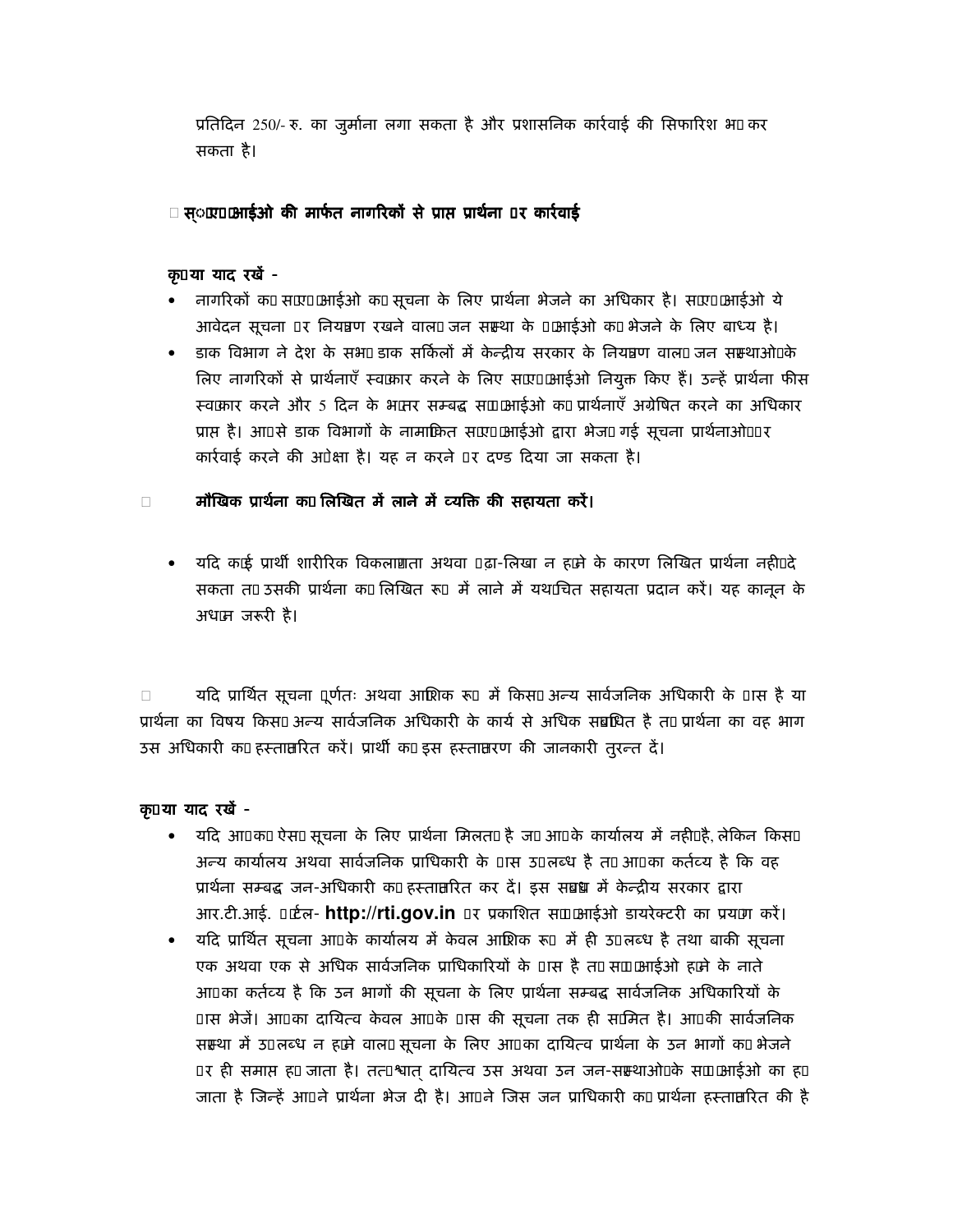यदि उसका स2 आईओ प्रार्थित सूचना देने से इन्कार करता है त' सआईस2आ क' दण्डित नही. कर सकता। वह दूसरा स2 2आईओ दण्ड लि का अधिकारी ह'गा।

- (यदि आ) प्रार्थी क' सम्बद्ध जन अधिकारी के ास जाने क' कहते हैं त' वह इसे प्रार्थना स्व2्कार करने से मनाही मान कर ए.ए. अथवा स2आईस2 से शिकायत कर सकता है। सम्बद्ध स2 2आईओ क' प्रार्थना हस्तातरित कर अदालत2 कार्रवाई से बचा जा सकता है)।
- आ क' प्रार्थना यथासम्भव श2्य स2 2आईओ क' भेज देन2 चाहिए। इसमें किस2 भ2 हालत में 5 दिन से अधिक नही. लगने चाहिए।
- आ क' हस्तातरण की सूचना तुरन्त प्रार्थी क' देन2 चाहिए। प्रार्थी क' हस्तातरण के बारे में सूचना देने की अवधि में कानून में क'ई छूट नही. दी गई है।

# यदि प्रार्थी ने प्रार्थना फीस का सबूत न दिया ह' त' निर्धारित प्रार्थना फीस जमा करें और रस $\mathbf{z}$ जारी करें।

#### क या याद रखें -

- आ का कर्तव्य है कि आक्रिक्ट्रीय सरकार द्वारा नियत प्रार्थना फीस जमा करें। यदि प्रार्थी प्रार्थना के साथ नियत फीस जमा करने का सबूत नहीं. दाखिल करता (बैंक ड्राफ्ट, 'स्टल आॅर्डर, बैंकर्स चैक या केन्द्रीय सरकार द्वारा उस समय के लिए निश्वित माध्यम से या किस2ऐसे अन्य माध्यम से ज' केन्द्र सरकार भविष्य में निर्धारित करे) त' आजियत फीस नकद जमा करें।
- ब2 2एल श्रेण2 के नागरिकों क' प्रार्थना फीस देने से छूट मिल2 हुई है। प्रार्थना फीस से छूट की माग़ ह'ने र ब2 2रल/अन्त'दया राशनकार्ड की फ'ट' प्रति सलग्न की जाए। प्रत्येक ूर्ण प्रार्थना के लिए नियत प्रारू में प्राप्ति जारी करें। केन्द्रीय सरकार ने अभ2 तक ऐसा क'ई प्रारू जारी नही. किया है। आ अ न2 सस्था में प्रय'ग के लिए प्राप्ति रस2द का साधारण प्रारू तैयार कर सकते हैं।

इस प्राप्ति रस2द में प्रार्थी का नाम, ता, प्रार्थना प्राप्ति की तारीख तथा प्रार्थना फीस का माध्यम जैस2 जानकारियाँ ह'न2 चाहिए। ब2 2्राल प्रार्थियों क' भ2 रस2्द जारी करना अनिवार्य है। ब2 2ाल प्रार्थी क' जारी रस2द में उक्त जानकारियों के अलावा छूट ाने के लिए सलग्न सबूत का ब्यौरा भ2 ह'ना चाहिए। कृ या प्राप्ति रस2द र मुहर लगाकर हस्ताक्षर करें।

#### सलाह:

- 0 यह प्राप्ति रस2द नकद रस2द के अतिरिक्त है। यह नागरिक द्वारा सूचना के लिए फीस के साथ अथवा फीस के बिना दिए गए आवेदन प्राप्त ह'ने का सबूत है।
- कृ या प्राप्ति रस2द तुरन्त जारी करें। प्राप्ति लेने के लिए प्रार्थी क' किस2और दिन आने क' नही. कहें।
- कृया रस2द र स् ष्ट रूसे प्राप्ति की तारीख लिखना न भूलें।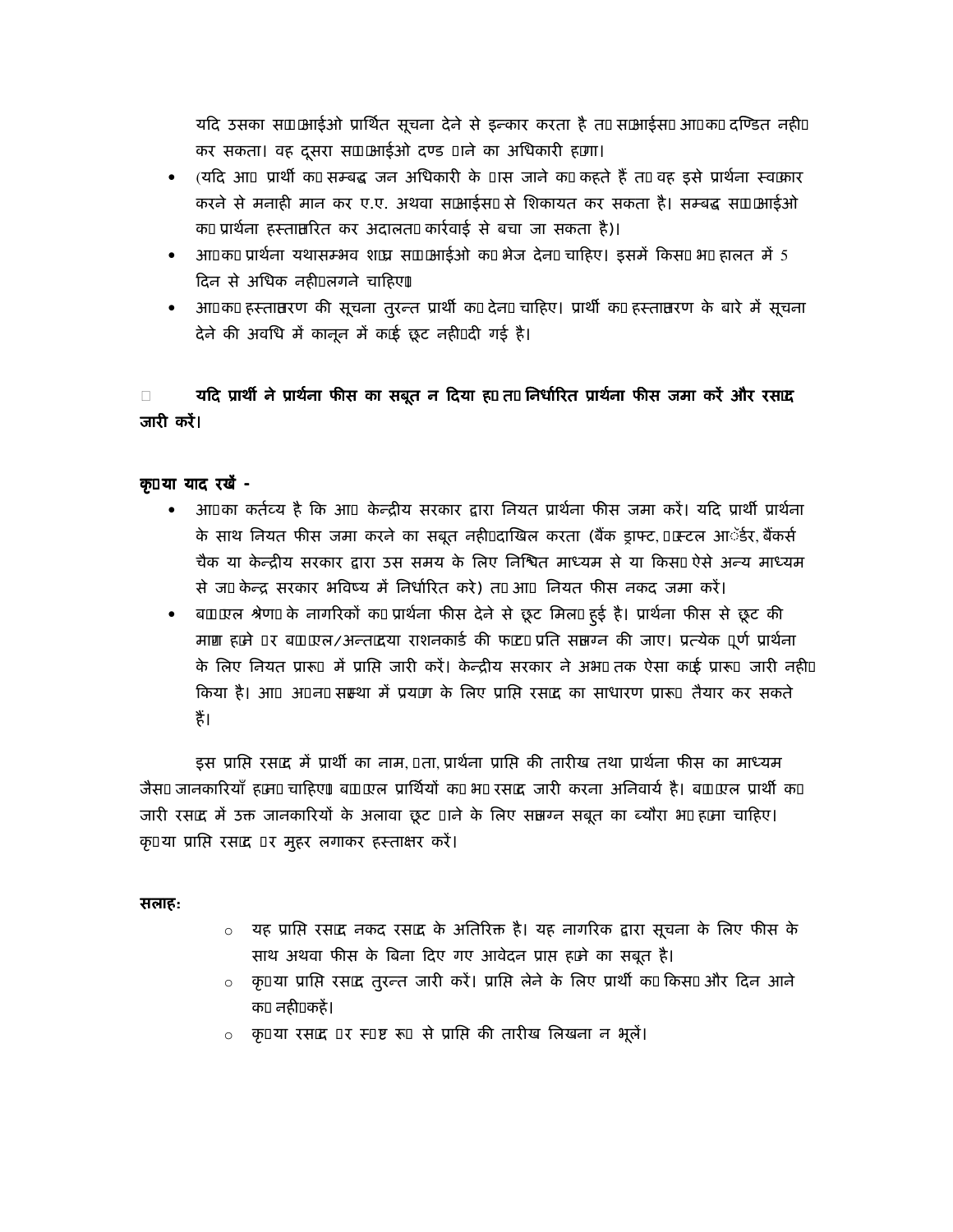यदि प्रार्थित सूचना एक अथवा एक से अधिक श्रेणियों के अन्तर्गत धारा 8 में लगाई गई र'क में आत2 है तथा यदि उसे जारी करने में जन हित आड़े आता है त' आवेदन अस्व2कृत करने की जानकारी कारण बताते हुए तथा अ 2न प्रक्रिया तथा अ 2न अधिकारी का विवरण देते हुए लिखित में आदेश जारी करें।

# कृया याद रखें

- आ क' प्रार्थी से लिखित में बात करन2 है
	- o प्रार्थना क' अस्व2कृत करने के कारण(ं) के बारे में,
	- प्रार्थी अस्व2कृति के खिलाफ कितन2 अवधि में अ 2न कर सकता है
	- अ 2न अधिकारी के सब्रध्न में जानकारी।
- कानून में 11 श्रेणियों की सूचना ऐस2बताई गई है ज' प्रार्थी क' नही. भ2दी जा सकत2 धारा 8 दस श्रेणिया. की जानकारी र लागू ह'त2 है। रिकार्ड की श्रेण2 इसके प्रभाव क्षेत्र से बाहर है (धारा 9 उन मामलों र लागू ह'त2 है जहाँ सूचना देने से सरकार के अतिरिक्त किस2 और व्यक्ति के 'काॅ 2ाइट' की अवहेलना ह'त2 है) रिकार्ड में छूट प्राप्त और छूट न प्राप्त द'नों प्रकार की सूचनाएँ ह' सकत2 हैं। ऐसे रिकार्डों में छूट प्राप्त सूचना माग़ने र दी जा सकत2 है।
- सरकारी ग' न2्यता अधिनियम तथा भारत2्य प्रमाण अधिनियम सहित किस2 भ2 अन्य कानून या नियम, आदेश या सार्वजनिक सस्था द्वारा नियम जन सूचना अधिनियम क' लागू करते समय आड़े नही. आता है। जन सूचना अधिनियम उन रिकार्डों, जिन्हें विभाग2्य सुरक्षा निर्देशों में 'ग' न2्य', 'गूस' अथवा उच्च ग' न2यता प्राप्त श्रेणियों में रखा गया ह' उन र भ2 जन सूचना अधिनियम लागू ह'ता है। इन श्रेणियों क' धारा 8 और 9 में बताई गई छूट क' सामने रख कर देखना चाहिए। यदि वे छूट की रिधि में आते हैं त' सूचना देना जरूरी नही. है, लेकिन यह ध्यान रहे कि सूचना देने में अ ार जनहित का क्ष प्रबल न ह'ता ह' (कृ या अगला ैरा देखें)। यदि प्रार्थित रिकार्ड र क'ई छूट लागू नही. ह'त2 है त' ऐसे दस्तावेज क' सुरक्षा श्रेण2 में रहते हुए भ2 देना जरूरी है।
- इसके अतिरिक्त जन सूचना अधिनियम की धारा 8 और 9 में बताई गई एक या अधिक छूट ह'ने के बावजूद यदि यह समझा जाए कि सूचना देने में सुरक्षित सूचना बाहर निकलने से ह'ने वाल2 हानि से जनहित क' ह'ने वाले लाभ अधिक है त' ऐस2 सूचना दे दी जान2 चाहिए।
- यदि प्रार्थी आ के अस्व2कृत आदेश के खिलाफ अ 2न करता है त' उसके लिए यह बताना जरूरी नही. कि उसे सूचना क्यों चाहिए। कानून के अन्तर्गत सूचना क्यों नही. दी जा सकत2 यह बताने का उत्तरदायित्व स2 आईओ का है। आ क' अ 2न प्राधिकारी के समक्ष यह साबित करना ह'गा कि अस्व2कृति कानून के अन्तर्गत वैध कारणों से की गई है। यदि स2आईस2 आ के औचित्य क' असग़त मानता है त' आ र जुर्माना तथा प्रशासनिक कार्रवाई ह' सकत2 है। अतः सूचना के लिए प्रार्थना अस्व2कार करते समय सावधान रहें। बेहतर ह'गा कि आ अस्व2कृति आदेश में ऐस2 भाषा का प्रय'ग करें जहाँ आन्न केवल माग़2 गई सूचना के सम्बन्ध में लगाए गए प्रतिबन्ध का हवाला और सूचना जारी ह'ने र ह'ने वाले प्रतिकूल प्रभावों की जानकारी दें।

प्रार्थना मिलने के 30 दिन के भ2तर प्रार्थित सूचना उ लब्ध कराए। यदि सूचना किस2 व्यक्ति के ज2वन व स्वतन्नता र प्रभाव डालत2 है त' सूचना 48 घण्टों के भ2तर ही दे दें।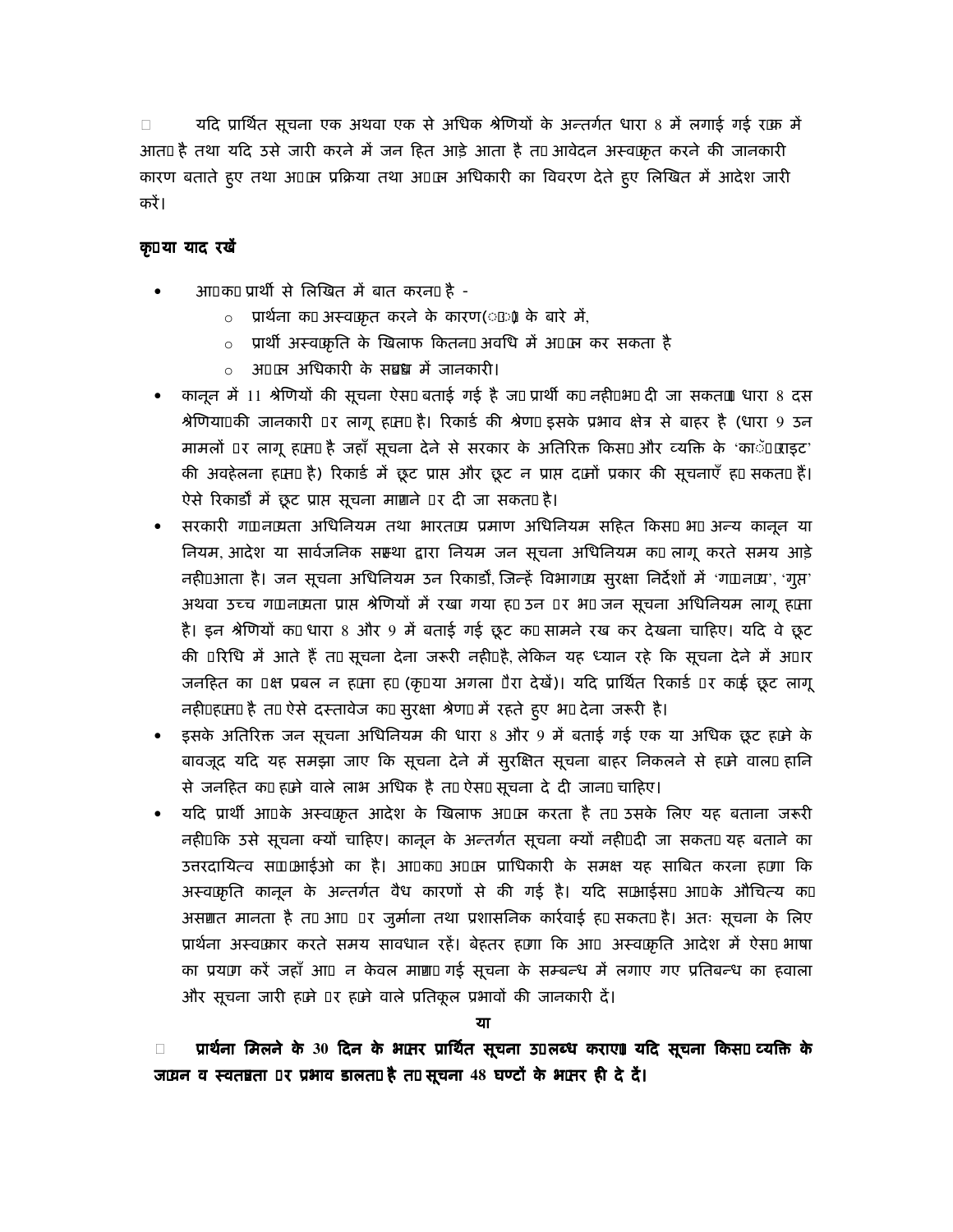क़ या याद रखें -

- यदि माग़2 गई सूचना र क'ई प्रतिबन्ध (छूट) लागू नही. है त' आ क' सूचना सामान्यतः 30 दिन के भ2नर दे देन2 चाहिए। कृ या अ ने डेस्क र प्रार्थनाओ. का रेर न लगने दें। यह भविष्य में आ का ब'झ बढ़ाएगा। कृ या सभ2 ूर्ण प्रार्थनाए तुरन्त प्रेषित करें।
- यदि प्रार्थित सूचना किस2 व्यक्ति के ज2्रान या उसकी स्वतन्नता से सब्रधित है (सविधान का अनुच्छेद 21)त' 48 घण्टों में सूचना देना आ का कर्तव्य बन जाता है।
- आमतौर र यदि प्रार्थित सूचना तृत2्य क्ष द्वारा दी जान2 है और वह इसे ग' न2्य मानता है त' यह ता लगाने कि क्या सूचना दी जाए, 10 दिन का अतिरिक्त समय दिया जाता है। (तृत2्य क्ष द्वारा कार्रवाई के लिए कृ या न2वे ,ष्ठ 20 देखें)।

यदि सूचना देने के क्ष में निर्णय किया गया है त' प्रार्थी क' सूचना उ लब्ध कराने के लिए अतिरिक्त फीस की जानकारी लिखित में दें।

क़ या याद रखें -

- यदि सूचना देने के क्ष में निर्णय किया गया है त' आ प्रार्थी क' सूचना उ लब्ध कराने के लिए अतिरिक्त फीस की जानकारी तुरन्त लिखित रूजिं दें। अतिरिक्त फीस का हिसाब केन्द्रीय सरकार द्वारा नियत दर र लगाया जाना चाहिए। (आर.टी.आई. फीस तथा लागत नियम आरटीआई 'र्टल- 2जजचरूध्ध्त जण्हवअण द र उ लब्ध हैं।) इस सूचना के प्रेषण और फीस की अदायग2 के ब2व का समय 30 दिन की अवधि का हिसाब लगाते समय गणना में नही. लिया जाएगा।
- यदि माग़2 गई सूचना इलेक्ट्राॅनिक या छ ेप्रारू में दी जान2 है त' आ सरकार द्वारा निर्धारित दर र अतिरिक्त राशि वसूल कर सकते हैं आ क' इस अतिरिक्त फीस के बारे में प्रार्थी क' लिखित में सूचना देन2 ह'ग2 इस जानकारी के प्रेषण और फीस की वास्तविक अदायग2 के ब2व का समय 30 दिन की अवधि के लिए हिसाब में नही. लिया जाएगा।
- ब2 2रल प्रार्थियों क' माग़2 गई सूचना के लिए अतिरिक्त फीस देने से छूट है।
- यदि किस2 कारण माग़2 गई सूचना 30 दिन की समय स2मा में नही. दी गई है, (या तृत2्य क्ष शामिल ह'ने की स्थिति में 40 दिन) त' प्रार्थी क' सूचना निःशुल्क प्राप्त करने का अधिकार है।

ऐस2 स्थिति में वसूल की गई अतिरिक्त सूचना युक्तिसग़त ह'न2 चाहिए। प्रार्थी क' इसके लिए लगाये गए हिसाब से अवगत कराए. तथा उसे अतिरिक्त फीस के विरुद्ध अ 2न दायर करने के उसके अधिकार की सूचना भ2दें।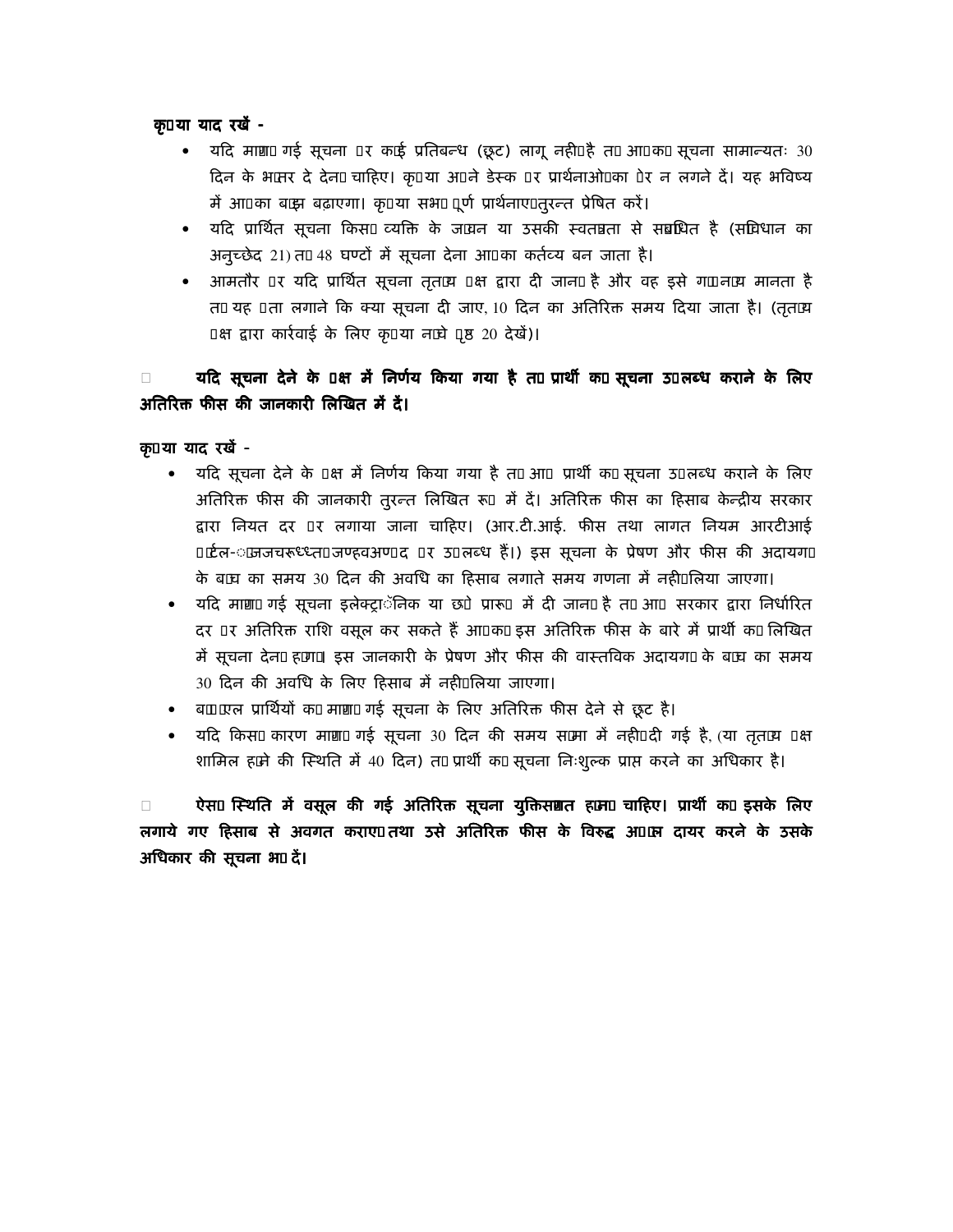कृया याद रखें -

- केन्द्रीय सरकार ने सूचना देने के लिए अतिरिक्त फीस की दर निर्धारित की है। आ इन्ही दरों र हिसाब लगा सकते हैं। (आर.टी.आई. फीस तथा लागत नियम आरटीआई 'ਟੈलhttp://rit.gov.in र ऊलब्ध हैं)।
- केन्द्रीय सरकार ने नागरिकों से फ'ट' काॅ 2 फीस, फ्लाॅ 2 या डिस्क में सूचना के लिए फीस तथा सेम् ल व माॅंडल उ लब्ध कराने के लिए (वास्तविक लागत र) लागत वसूल करने का प्रावधान किया हुआ है। केन्द्रीय सरकार ने माग़2 गई सूचना क' xxने, जमा करने या आँकड़े क्रमबद्ध करने अथवा जन घण्टों या कम्प्यूटर र बिताए गए समय के लिए क'ई दर नियत नही. की हैं। स2 आईओ ह'ने के नाते आ के ास आरटीआई फीस और लागत नियम, 2005 में उल्लिखित के अलावा भ2 किस2 और कार्य के लिए फीस वसूल करने का अधिकार है।
- आ का कर्तव्य है कि आप्रार्थी क' लिखित में अतिरिक्त फीस के हिसाब के बारे में जानकारी दें और यह बताए. कि राशि किस हिसाब से ल2 जा रही है।
- आ का कर्तव्य है कि आजप्रार्थी क' लिखित में यह बताए. कि उसे यदि लगे कि वसूल की गई फीस युक्तिसग़त नही. है त' उसे ए.ए. और/या स2आईस2 से वसूल की गई अतिरिक्त फीस की सम2क्षा करने क' कहने का अधिकार है। आ के लिए जरूरी है कि आप ्रार्थी क' लिखित में अ 2न प्राधिकारी उसे सम् के करने के लिए विवरण उसकी समय-स2मा और अ 2न की प्रक्रिया के बारे में जातकारी दें।

# जहाँ तक सम्भव ह' सूचना उस2 स्वरू) में दें, जिसमें उसकी माग़ की गई है।

#### क या याद रखें -

- प्रार्थी ऐस2 सूचना की माग़ कर सकता है ज' एक या अधिक सार्वजनिक रिकार्ड या दस्तावेजों से निकाल2 या जमा की जाए। यही नही, ह' सकता है कि प्रार्थी सूचना किस2 विशेष प्रारू , जैसे कम्प्यूटर फ्लाॅ 2 या डिस्क में लेने की माग़ करे। सामान्यतः ऐसे मामलों में आव्सूचना उस2 प्रारू में दें जिसमें माग़ की गई है। बशर्ते सूचना निकालने या जमा करने में
	- बहुत अधिक समय, "सा या मानव2्य सप्ताधन खर्च न ह'ते हों, या
	- ं सम्बद्ध रिकार्ड की सुरक्षा अथवा सच्चय र बुरा प्रभाव न इता ह'।
	- 0 केन्द्रीय सूचना आय'ग ने एक से अधिक निर्णयों में कहा है कि स2 2आईओ किस2 नागरिक क' सूचना देने से इसलिए इन्कार नही. कर सकता क्योंकि उसने सूचना की माग़ किस2 विशेष स्वरू में की है या माग़2 गई सूचना बहूत अधिक है। स2 2आईओ का कर्तव्य है कि वह प्रार्थी क' सूचना उसके लिए सत'षजनक स्वरू में और किस2 आसान स्वरू में 5 लब्ध कराए। इस सब्रध में आरटीआई अधिनियम की धारा 7(9) प्रार्थी क' सूचना देने से इन्कार का कारण नही. बन सकत2 प्रार्थना केवल आरटीआई अधिनियम की धारा 8 और 9 के अन्तर्गत ही अस्वक्कृत करना सम्भव है।
	- यदि माग़2 गई सूचना धारा 8 में बताई गई एक या अधिक छूट से सम्बद्ध है त' आ  $\circ$ रिकार्ड के उन भागों (जिनमें ऐस2 सूचना है) क' अलग कर सकते हैं जिन )र प्रतिबन्ध है तथा बाकी सूचना दे सकते हैं।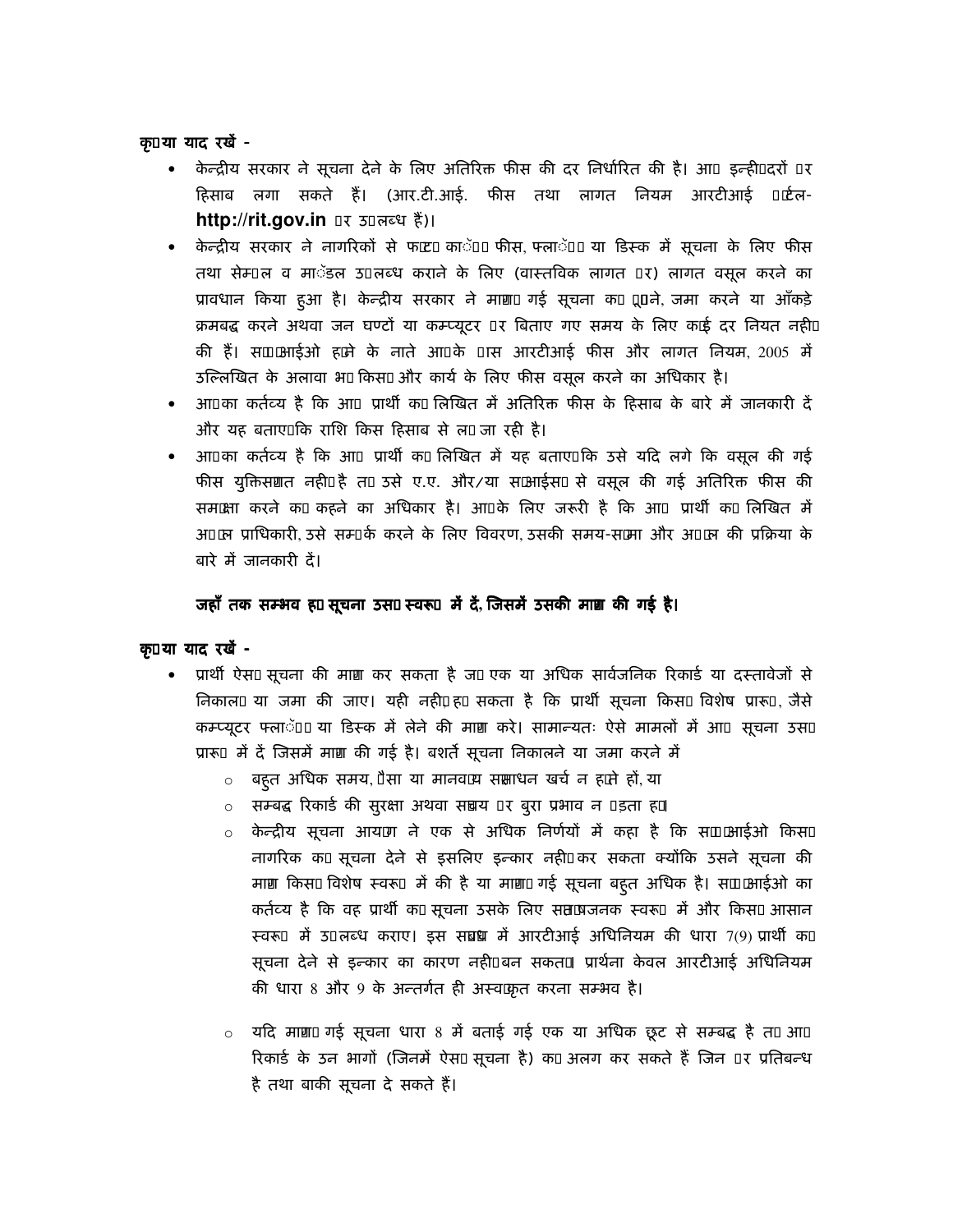## कृया याद रखें -

- रिकार्ड में प्रतिबन्धित (छूट) या गैर-प्रतिबन्धित द'नों तरह की सूचना ह' सकत2 है। इन रिकार्डों में गैर-प्रतिबन्ध वाल2 सूचना माग़2 जाने र दी जान2 चाहिए।
- आ गैर-प्रतिबधित (छूट) वाल2 सूचना देते समय सरकार द्वारा नियत तरीके से रिकार्ड के दूसरे भाग अलग कर सकते हैं।
- आशिक सूचना या रिकार्ड देने के निर्णय की जानकारी देते समय आ क' लिखित में बताना है कि -
	- <u>ं</u> ऐसा क'ई तथ्य अथवा महत्व ूर्ण जानकारी जिन ) र आ की अस्व2्कृति आधारित है तथा वे दस्तावेज जिन र आ की जानकारी आधारित हैं सहित प्रार्थना अस्वक्कत करने के कारण:
	- o आशिक जानकारी उ<sup>ं</sup>लब्ध कराने का निर्णय करने वाले व्यक्ति का नाम व<sup>ं</sup>दनाम:
	- ं उस द्वारा लगाए गए फीस के हिसाब का विवरण और फीस की राशि ज' प्रार्थी क' जमा करन2 है:
	- ं सूचना के अश की जानकारी न देने, वसूल की गई फीस की राशि, प्रदान की गई जानकारी के स्वरूप की समक्ष्मा की माग़ सब्रध2 प्रार्थी के अधिकार तथा अ क्ष अधिकारी का विवरण (डीएए और एसआईस2 जैसा भ2 ह'), और
	- ं समय-स2मा जिसके दौरान प्रार्थी सम2ता की माग़ कर सकता है. सम2ता प्रक्रिया तथा इसके लिए नियत क'ई फार्म।
	- ं यदि प्रार्थी मानसिक रूप से पूर्णतः सक्षम नही. है (अन्धे न का शिकार है या उसमें क'ई अन्य विकलाग़ता है) उसे प्रार्थित सूचना प्राप्त करने तथा उसकी जाच़ के लिए सहायता उ लब्ध कराए।

# कृया याद रखें -

- यदि प्रार्थी विकलाग़ है (अन्धे न का शिकार है अथवा ऐस2 क'ई और विकलाग़ता है) त'  $\bullet$ आ क' चाहिए कि ऐसे प्रार्थी क' ूरे रिकार्ड या गैर-प्रतिबधित भाग देखने (जैसा भ2 ह') में यथ'चित सहायता करें। इसमें जाच़ के लिए यथ'चित सहायता उ लब्ध कराना भ2 शामिल है।
	- यदि माग़2 गई सूचना 2आईओ की सार्वजनिक सम्भा के तृत2्य क्ष से मिल2 है और तृत2्य क्ष ने इसे ग' न2्य बताया है त' उस तृत2्य क्ष क' लिखित में न'टिस देकर ूछें कि क्या वह सूचना प्रार्थी क' दी जा सकत2 है।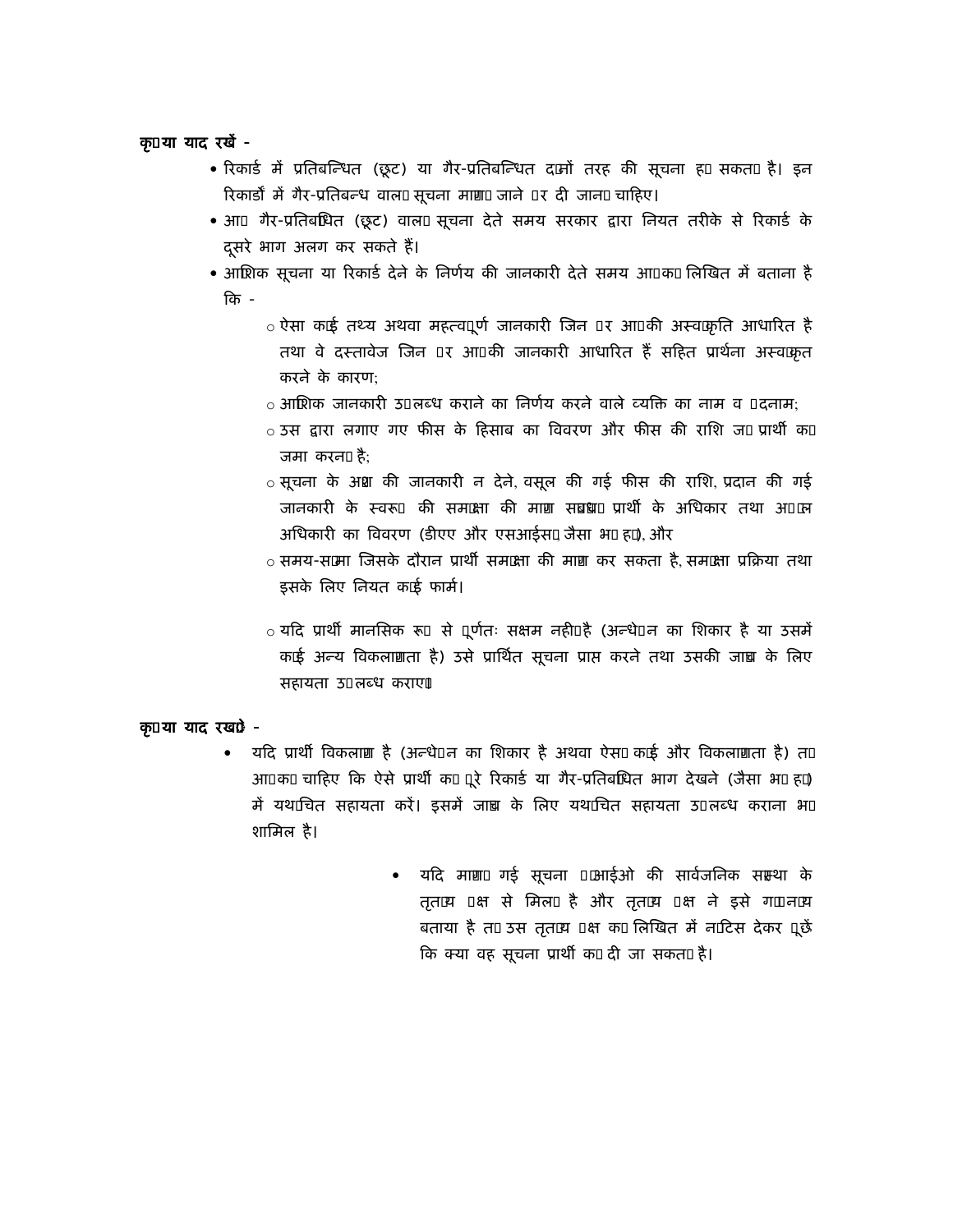क़ या याद रखे? -

- तृत2्य क्ष प्रार्थी उस सार्वजनिक अधिकारी जिसे सूचना के लिए प्रार्थना भेज2 गई है के अलावा क'ई भ2 और ह' सकता है। इसमें क'ई भ2 व्यक्ति, निज2 सम्र्था व क'ई अन्य सार्वजनिक प्राधिकारी ह' सकता है।
- ) आ के सार्वजनिक सस्थान में तृत2्य क्षों के बारे में सूचना ह' सकत2 है। आरटीआई अधिनियम की धारा 11 के अन्तर्गत जानकारी देने के लिए ऐस2 सभ2 जानकारियों र 'विर'ध नहीं प्रक्रिया लागू नही. ह'त2 है।
- धारा 11 में उल्लिखित 'विर'ध नहीं प्रक्रिया उस2 स्थिति में लागू की जाए जहाँ वह तृत2्य क्ष माग़2 गई जानकारी क' ग' न2्य मानता है। ऐस2 सूचना, ह' सकता है, कि उस तृत2्य क्ष के बारे में ह' या फिर तृत2्य क्ष ने सार्वजनिक सऱ्था क' यह कहकर दी ह' कि इसे ग' न2्य रखा जाए।
- तृत2्य क्ष से सब्रधित सूचना की माग़ र विचार करते समय आ हले यह सुनिश्चित करें कि आरटीआई अधिनियम की धारा 8 और 9 में बताई गई क'ई छूट इस मामले में लागू ह'त2 है या नहीं। यदि इस मामले में एक या अधिक छूट लागू ह'त2 हैं त' आ अ 2न अधिकारी के कारण व विवरण देते हुए अस्वक्कृत आदेश जारी कर दें;
- रन्त्, यदि आ समझते हैं कि क'ई भ2 छूट लागू नही. है त' आ यह जाच्र करें कि क्या यह सूचना तृत2्य क्ष ने ग' न2्य मान2 है।
- यदि तृत2्य क्ष से सबधित जानकारी ग' न2्य मान2 गई है त' आ क' सम्बद्ध तृत2्य क्ष क' न'टिस जारी कर उस सूचना की जानकारी देने में प्रतिनिधि बताना चाहिए। यह न'टिस प्रार्थी से सूचना के लिए प्रार्थना मिलने के 5 दिन के भ2तर जारी कर दिया जाना चाहिए।
- तृत2्य क्ष क' यह न'टिस मिलने के 10 दिन के भ2तर 2आईओ के समक्ष अ ना क्ष प्रस्तुत करना चाहिए। स2 आईओ क' प्रक्रिया ूरी करने के लिए अतिरिक्त 10 दिन की अवधि की इजाजत दी गई है। दूसरे शब्दों में, स2 आईओ क' तृत2्य क्ष से सम्बद्ध प्रार्थनाओ. र कार्रवाई के लिए 40 दिन दिए गए हैं।
- तृत2्य क्ष सब्रध2 मामलों में निम्न रिस्थितियाँ ह' सकत2 हैं -
	- I. तृत2्य क्ष क' माग़2 गई जानकारी देने में क'ई आ ति नही. ह'। ऐस2 स्थिति में आ का कर्तव्य है कि आ प्रार्थी क' वह जानकारी दें।
	- II. यदि तृत2्य क्ष माग़2 गई सूचना देने र आ ति उठाता है और आ तृत2्य क्ष द्वारा बताए गए कारणों से सतुष्ट हैं त' आ क' कारण बताते हुए और अ 2न अधिकारी का विवरण देते हुए प्रार्थी क' अस्व क्रिति आदेश जारी करना चाहिए। इसके साथ ही प्रार्थी क' अ 2न करने का अधिकार मिल जाता है।
	- III. यदि तृत2्य क्ष माग़2 गई सूचना देने में आ ति उठाता है और आ तृत2्य क्ष द्वारा जानकारी न देने के लिए दिए गए तर्क से सहमत नही. हैं त' आ क' अ ना मत प्रकट करना चाहिए तथा अ ने मत के सब्रध में तृत2्य) क्ष तथा प्रार्थी क' न'टिस जारी करना चाहिए। दरअसल आ क' माग़2 गई सूचना देने की आवश्यकता है क्योंकि तृत2्य क्ष क' आ के निर्णय के विरुद्ध अ 2व करने का अधिकार है। आ अ ने निर्णय न'टिस में अ 2व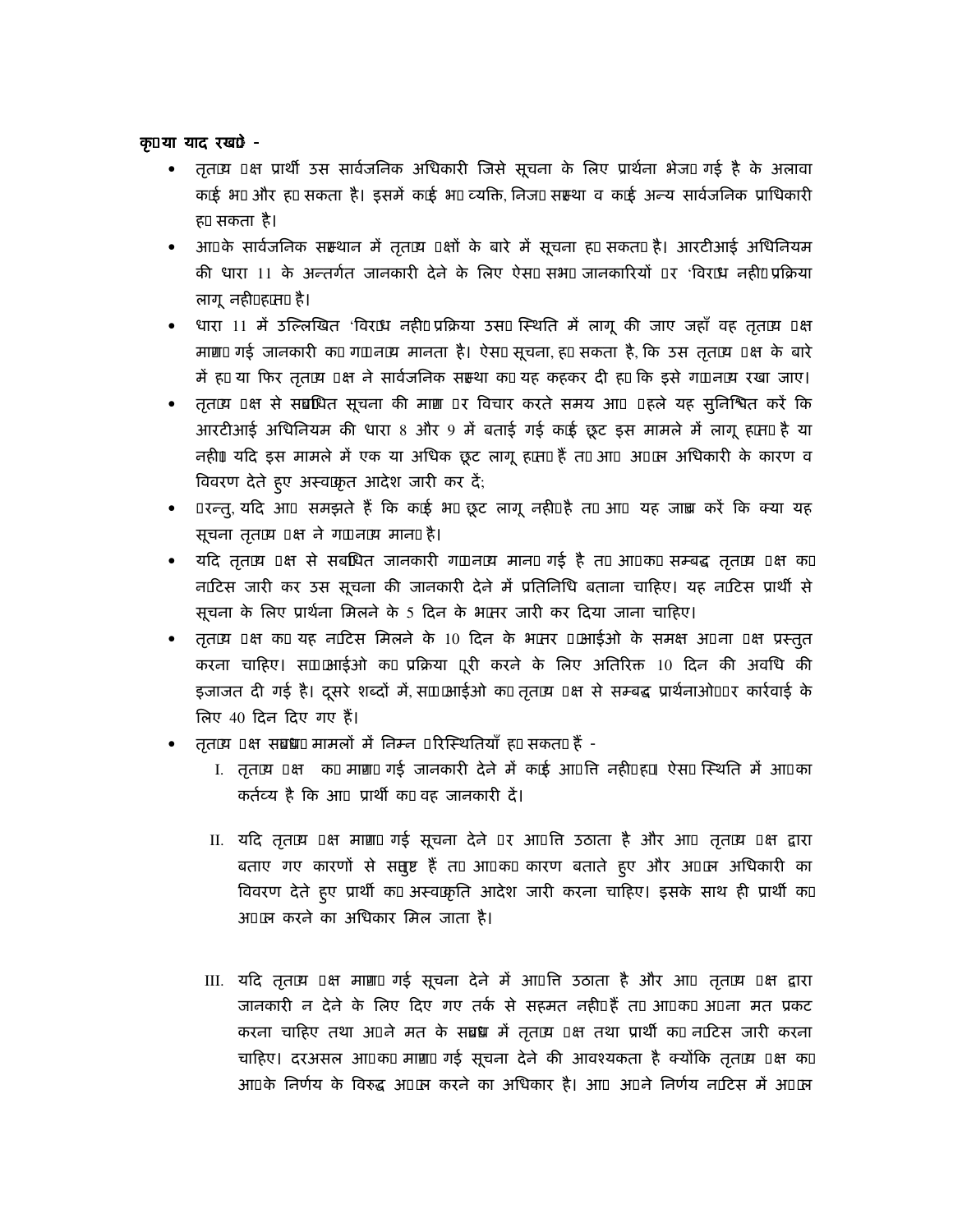प्राधिकारी का विवरण दें। यदि अ 2न प्राधिकारी भ2 सूचना देने के क्ष में निर्णय देता है त' भ2 माग़2 गई सूचना नही. दी जा सकत2 क्योंकि तृत2्य क्ष क' केन्द्रीय सूचना आय'ग के समक्ष दुसरी अ 2न दायर करने का अधिकार है। रन्तु, यदि केन्द्रीय सूचना आय'ग जानकारी देने के क्ष में निर्णय देता है त' आ क' वह सूचना देन2ह'ग2

IV. यदि तृत2्य क्ष नियत 10 दिन की अवधि में क'ई राय जाहिर नही. करता त' आ सूचना दे सकते हैं। इसका कारण यह है कि आ ने हले ही सुनिश्चित कर लिया है कि आरटीआई अधिनियम में दी गई छूट में से क'ई लागू नही. ह'त2 है और आज्ञत2य क्ष क' अना मत प्रस्तुत करने का अवसर प्रदान कर चुके हैं। यदि तृत2्य क्ष क' जानकारी देने में क'ई आ ति है त' वह इस र अ ना मत व्यक्त करेगा। तृत2्य क्ष से जानकारी देने के सब्रध में क'ई मत न मिलने र आ का कर्तव्य है कि आप्रार्थी क' जानकारी दें।

#### धारा 8 और 9 में दी गईं छूट

आरटीआई अधिनियम की धारा 8 में 10 श्रेणिया. ऐस2 बताई गई हैं जहाँ जानकारी न देने के लिए छूट दी गई है। रन्तु, प्रत्येक छूट वृहद जन-हित क' ध्यान में रख प्रय'ग की जाएग2 यदि जानकारी देने में जन-हित न देने की दशा में ह'ने वाल2हानि से अधिक है त' सार्वजनिक प्राधिकारी द्वारा जानकारी दी जान2 चाहिए। कृ या याद रखें, ये छूट की श्रेणियाँ सूचनाओं से सम्बद्ध है न कि रिकार्ड की श्रेणियों से। इसके अतिरिक्त धारा 9 में 2आईओ क' अधिकार दिया गया है कि वह ऐस2 किस2 प्रार्थना क' अस्व2कार कर दे जिसकी जारी ह'ने से सरकार क' छ'ड़ किस2तृत2्य क्ष के काॅ 2ाइट की अवहेलना ह'त2ह'। लेकिन इसमें भ2 निर्णय लेते समय जन-हित क' ध्यान में रखा जाए।

"8(1)(ए) ऐस2 सूचना जिसे बताने से भारत की स्वतन्नता व अखण्डता, रणन2ति, राष्ट्र के वैज्ञानिक तथा आर्थिक हितों, विदेश2 राष्ट्रों से सब्रधों र बुरा प्रभाव हे तथा अ राधों क' बढ़ावा मिले।

 $8(1)(\overline{a}2)$  वह सूचना जिसके सब्रध में किस2 न्यायालय या ट्रिबुनल ने स ष्ट रू से प्रकाशन र र'क लगाई ह' या जिससे न्यायालय की अवमानना ह'त2 ह'।

8(1)(स2 ऐस2 सूचना जिसे जारी करने से ससद या राज्य विधान मण्डल के विशेषाधिकारों का हनन ह'ता ह'।

8(1)(**डी)** वाणिज्यिक आत्मविश्वास, कार'बारी ग' न2्य बातों या बौद्धिक सम् दा सहित वह सभ2 जानकारी जिसे जाहिर करने से किस2 तृत2्य क्ष क' प्रतिय'गिता में नुकसान ह' सकता ह'। लेकिन यह उस2 स्थिति में लागू नही.ह'गा जब सक्षम प्राधिकारी यह मानता ह' कि वृहद जन-हित में यह सूचना देना जरूरी है।

 $8(1)($ ई) किस2 के ास अमानत के तौर ) र रख2 गई सूचना, जब तक कि सक्षम अधिकारी क' यह विश्वास न ह' कि वृहद जन-हित क' देखते हुए सूचना देना जरूरी है।

8(1)(एफ) किस2 विदेश2 सरकार से भर'से में ल2 गई सूचना।